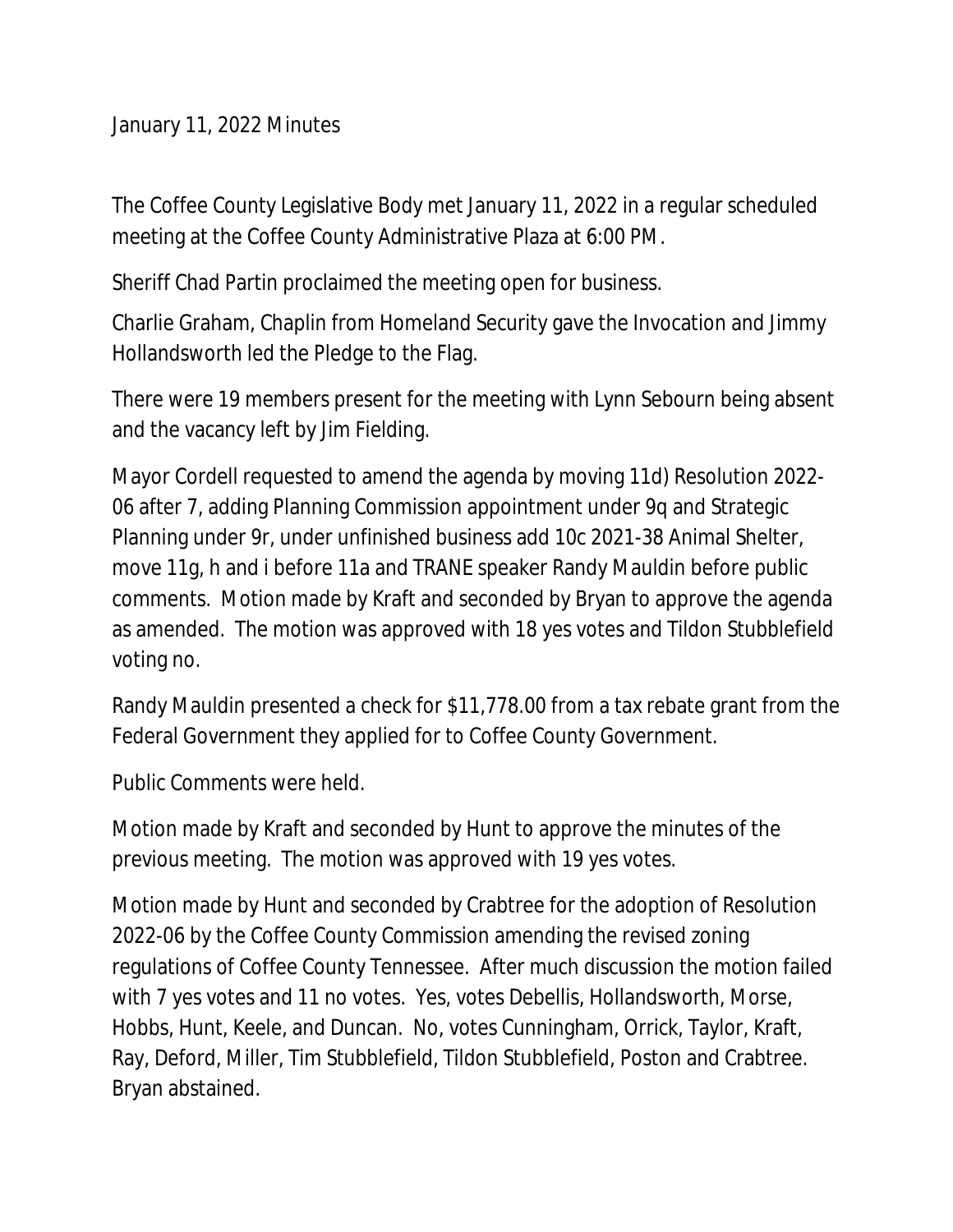Motion made by Miller and seconded by Hollandsworth for the adoption of Resolution 2022-01 in honor and recognition of James "Jim" Fielding (deceased) for his devotion and dedication to the citizens of Coffee County, Tennessee. The motion was approved with 19 yes votes.

Motion made by Deford and seconded by Crabtree for the adoption of Resolution 2022-02 in honor and recognition of Maria "Belma" Silva (deceased) for her devotion and dedication to the citizens of Coffee County, Tennessee. The motion was approved with 19 yes votes.

Motion made by Hunt and seconded by Hollandsworth for the adoption of Resolution 2022-03 in honor and recognition of Judge Gerald Leighton Ewell, Sr. (deceased) for his devotion and dedication to the citizens of Coffee County, Tennessee. The motion was approved with 19 yes votes.

Motion made by Crabtree and seconded by Kraft for the adoption of Resolution 2022-04 in honor and recognition of Joe Franks for his devotion and dedication to the citizens of Coffee County, Tennessee. The motion was approved with 19 yes votes.

Motion made by Kraft and seconded by Tim Stubblefield for the adoption of Resolution 2022-05 in honor and recognition of Allen Davis for his devotion and dedication to the citizens of Coffee County, Tennessee. The motion was approved with 19 yes votes.

Mayor Cordell presented a Proclamation to Ed Reader, Sr. WWII Prisoner of War.

Mayor Cordell presented a Proclamation to Andrew Hetrick, Eagle Scout.

Motion made by Ray and seconded by Crabtree to approve the following notaries as listed: Jon W. Bell, Lisa Berglund, Ivy Bradley, Sabrina Brown, Sherry Burdette, Jill L. Cashion, Nancy C. Clement, Loretta D. Crowe, Christy Espy, Kylee Lyn Friedlein, Brittany Fawn Castaneda Hernandez, Teresa Holt, Nancy C. Jernigan,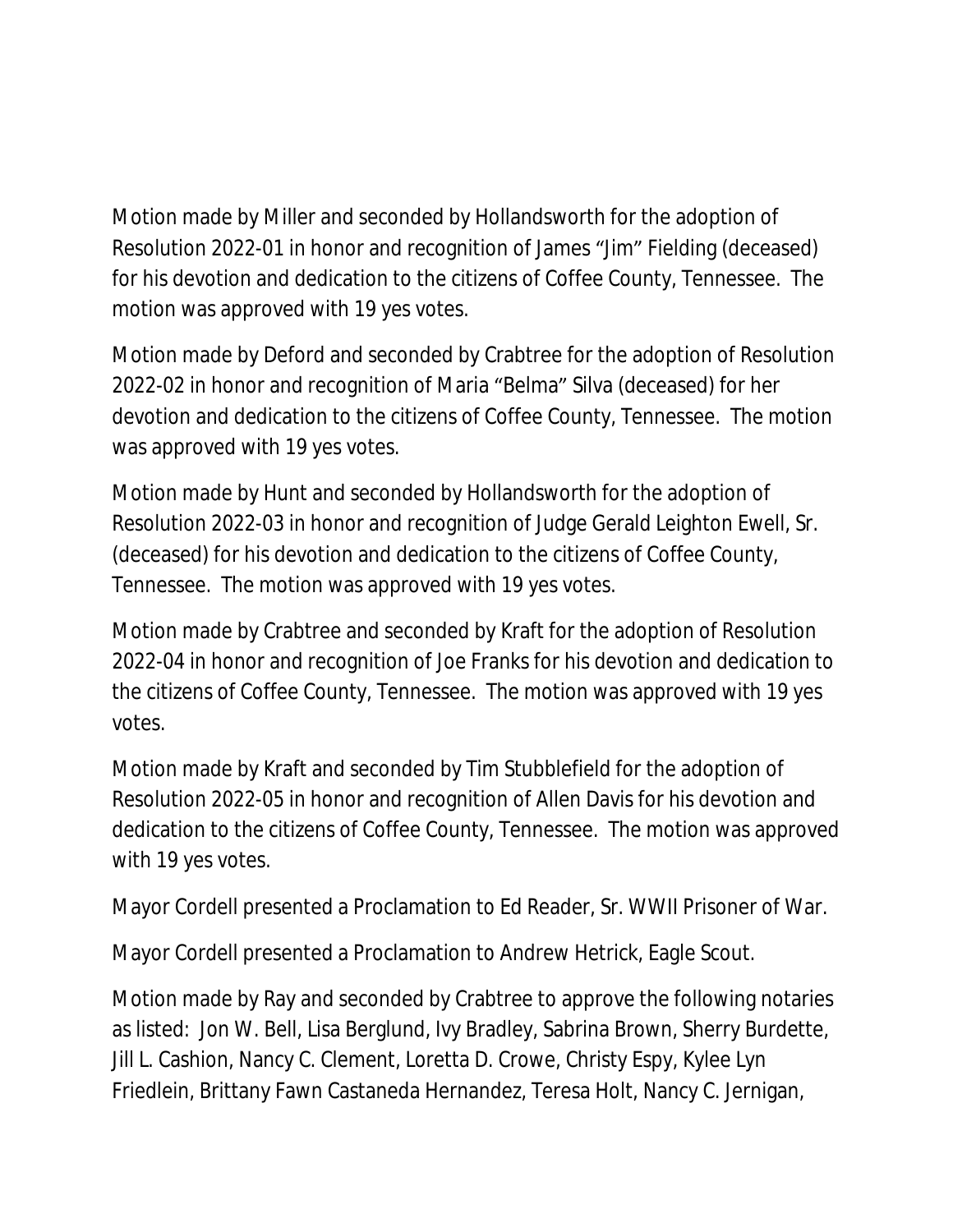Jimmy A. Jernigan, Jessica N. Langford, Tonya M. Liles, Elizabeth Nicole Martin, Kristina Martinez, Beverly Robertson, Kimberly L. Sanders, Kayleigh Brooke Spry, Larry Thomas, Emma Joanna Thomas, Stephanie D. Thompson, Pamela Michelle Vandenbossche and Beth L. West. The motion was approved with 19 yes votes.

Nominations to the District 11 Commission Seat were as follows: Debellis nominated Rose Ann Carden Riddle Smith and Hunt nominated Barry West. Upon roll call Rose Ann Carden Riddle Smith was approved with 16 votes and West receiving 3.

There are now 20 members present and voting.

Mayor Cordell recommended the following members of the Purchase Commission to remain the same. The members are Margaret Cunningham, Jimmy Hollandsworth, Bobby Bryan, Barbara Poston and Mayor Cordell. Motion made by Tim Stubblefield and seconded by Orrick for the members of the Purchasing Commission to be reappointed. The motion was approved with 15 yes votes and 1 no vote and 4 abstained. Ray voted no and Hollandsworth, Cunningham, Smith and Poston abstained.

Motion made by Crabtree and seconded by Hollandsworth to approve Kraft to replace Fielding and Smith to replace Keele and the other members remain the same to the Beer Board. The members now will be David Orrick, Margaret Cunningham, Dennis Hunt, Ashley Kraft and Rose Anne Carden Riddle Smith. The motion was approved with 17 yes votes with Cunningham, Smith and Kraft abstaining.

Motion Kraft and seconded by Hunt for Jeff Keele to replace Jim Fielding on the Rural Roads and Bridges Committee and the rest of the members remain the same. The members will now be Jeff Keele, David Orrick, Missy Deford, Dennis Hunt, Michael Ray and Benton Bartlett. The motion was approved with 19 yes votes and Ray abstained.

Motion made by Hollandsworth and seconded by Cunningham for David Orrick to replace Jim Fielding to the Capital Outlay Committee. The members on the Capital Outlay Committee will be David Orrick, Jackie Duncan, Dennis Hunt,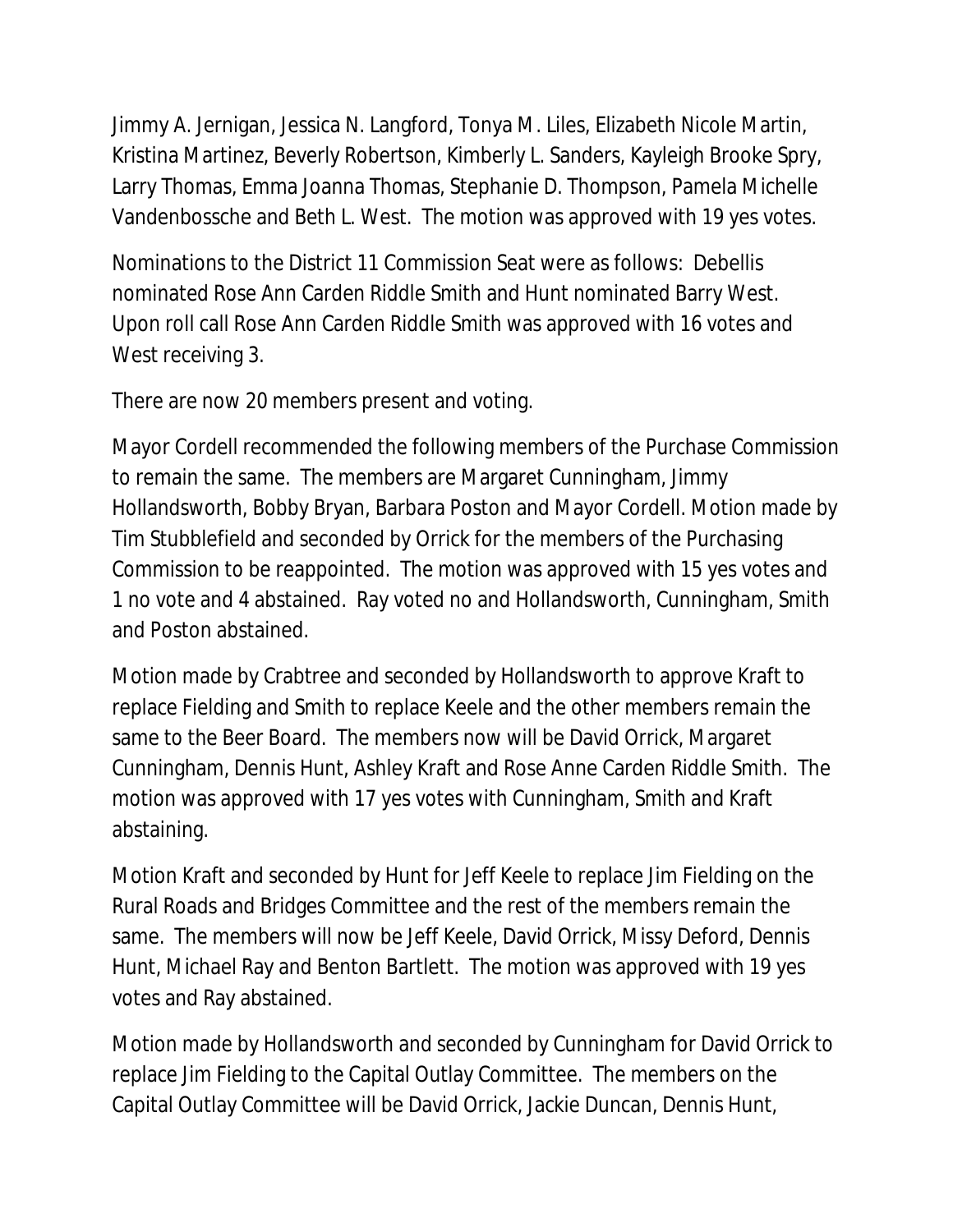Rosemary Crabtree, Helen Debellis. The motion was approved with 19 yes votes and Orrick abstained.

Motion made by Hunt and seconded by Crabtree for Deford to replace Fielding to the Rural Solid Waste/Sanitation. Members to the Rural Solid Waste/Sanitation will be Missy Deford, Dennis Hunt and Bobby Bryan. The motion was approved with 19 yes votes and Deford abstained.

Motion made by Bryan and seconded by Hollandsworth to approve the following to the Central Tennessee Solid Waste Planning Region Board. Brian Reed replacing Rennie Bell who resigned, David Orrick replacing Lee Duckett who resigned and Bill Nickels replacing George Gannon whose term expired. The motion was approved with 19 yes votes and Orrick abstained.

Motion made by Kraft and seconded by Ray for Hunt to replace Fielding on the Investment Committee. The motion was approved with 19 yes votes and Hunt abstained. The Investment Committee members are Gary Cordell, John Marchesoni, Joey Hobbs, Dennis Hunt, Dwight Miller and Marianna Edinger.

Motion made by Orrick and seconded by Crabtree to replace Marilyn Howard (who resigned) with Roxanne Patton to the 911 District Communications Board. The motion was approved with 16 yes votes. Voting no were Morse, Hobbs, Kraft and Ray. The 911 District Communications Board members are as follows: Mark Yother, Neal Simmons, Joe Hinch, Jason Williams, Tim Stubblefield, Judd Matheny, Roxanne Patton, Mark Williams and Chad Partin.

Motion made by Tim Stubblefield and seconded by Crabtree for the members to remain the same on the Emergency Management Agency Board. The members are Jay Trussler, Dale Brandon, Randy Bean, Michael Bonner, Adam Floied, Glenn Aussiker and Jimmy Hollandsworth. The motion was approved with 19 yes votes and Hollandsworth abstained.

Motion made by Crabtree and seconded by Kraft for Allen Lendley to replace Heather Duncan and Jimmy Hollandsworth to replace Todd Crockett to the Ethics Committee with the other members remaining the same. The members are as follows: Teresa McFadden, Missy Deford, Allen Lendley, Jimmy Hollandsworth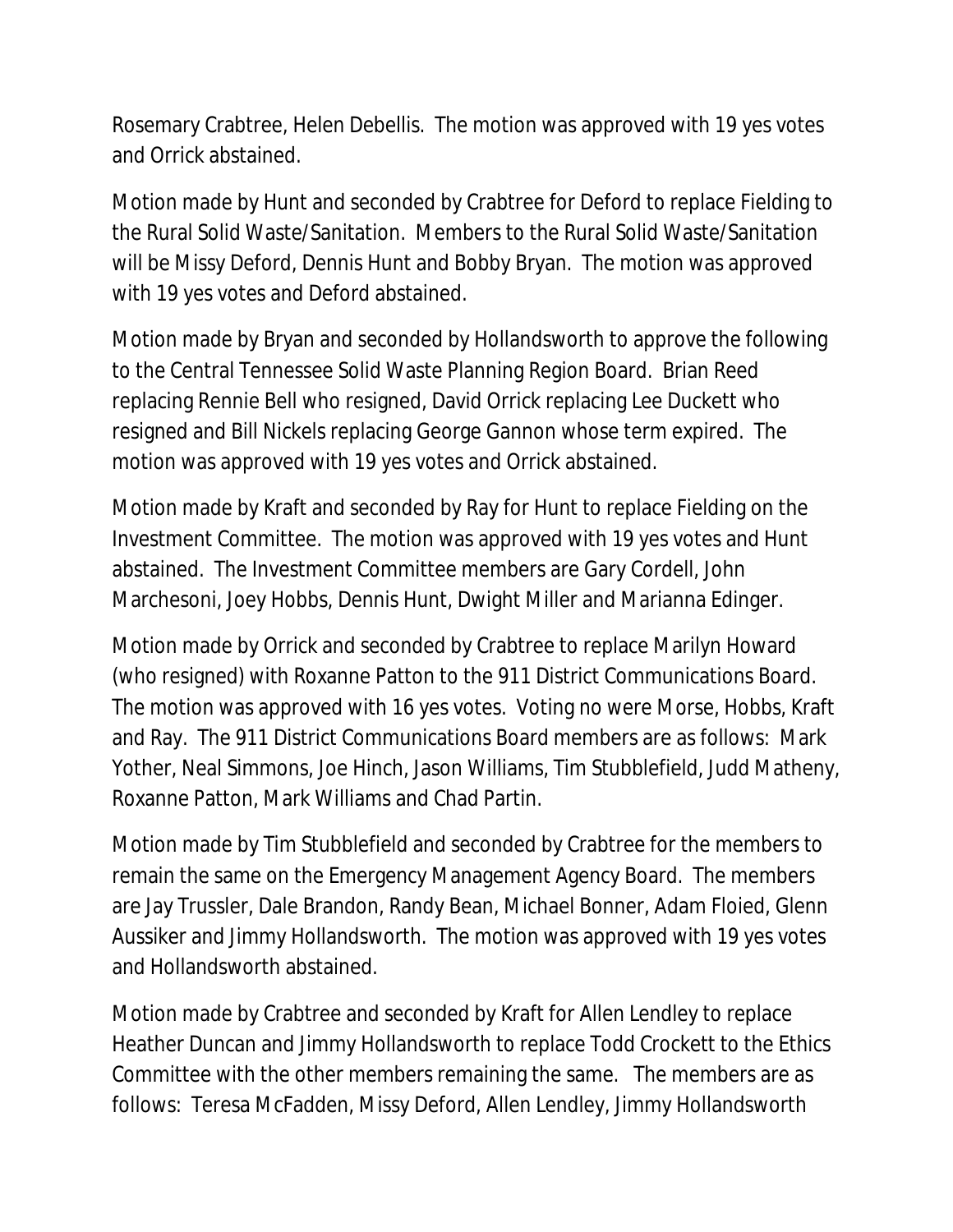and Barbara Poston. The motion was approved with 19 yes votes and Hollandsworth abstained.

Motion made by Cunningham and seconded by Deford to approve A.J.Teal, Trudy Guthrie and Dennis Hunt to the Agriculture Committee. Motion was approved with 20 yes votes. The members of the Agriculture Committee are Jeremy Jernigan, Trudy Guthrie, A.J.Teal, Dennis hunt, Bobby Bryan, Laura Raulston and Margaret Cunningham.

Motion made by Orrick and seconded by Crabtree to approve Don Purnitan as Veteran's Representative Service Officer. The motion was approved with 20 yes votes.

Motion made by Kraft and seconded by Crabtree to approve Dr Jay Trussler County Coroner replacing Dr. Al Brandon who retired.

Motion made by Hunt and seconded by Deford to reappoint David Young to the Consolidated Industrial Board of Coffee County. The motion was approved with 20 yes votes. Nominations were held for the remainder of the members. Hunt nominated Fredia Jones, Ashley Kraft nominated Greta Dajani, Bryan nominated Clyde Matthews and Debellis nominated Robert Norfleet. The vote was held by roll call as follows: Voting for Fredia Jones were Hobbs, Hunt, Smith, Ray, Deford and Crabtree. Voting for Greta Dajani were Cunningham, Taylor, Kraft, Miller, Tim Stubblefield and Tildon Stubblefield. Voting for Robert Norfleet were Debellis, Hollandsworth, Morse, Orrick and Duncan. Voting for Clyde Matthews were Bryan, Keele and Poston. Roll call was held again between Fredia Jones, Greta Dajani and Robert Norfleet since they received the most votes. Upon roll call again Fredia Jones and Greta Dajani were elected with the most votes. The vote was held by roll call as follows: Voting for Robert Norfleet were Debellis, Hollandsworth, Morse, Orrick, Ray and Duncan. Voting for Fredia Jones were Hobbs, Hunt, Taylor, Smith, DeFord, Poston and Crabtree. Voting for Greta Dajani were Bryan, Cunningham, Keele, Kraft, Miller, Tim Stubblefield and Tildon Stubblefield. Motion made by Crabtree and seconded by Hollandsworth to approve Greta Dajani and Fredia Jones to the Consolidated Industrial Board. The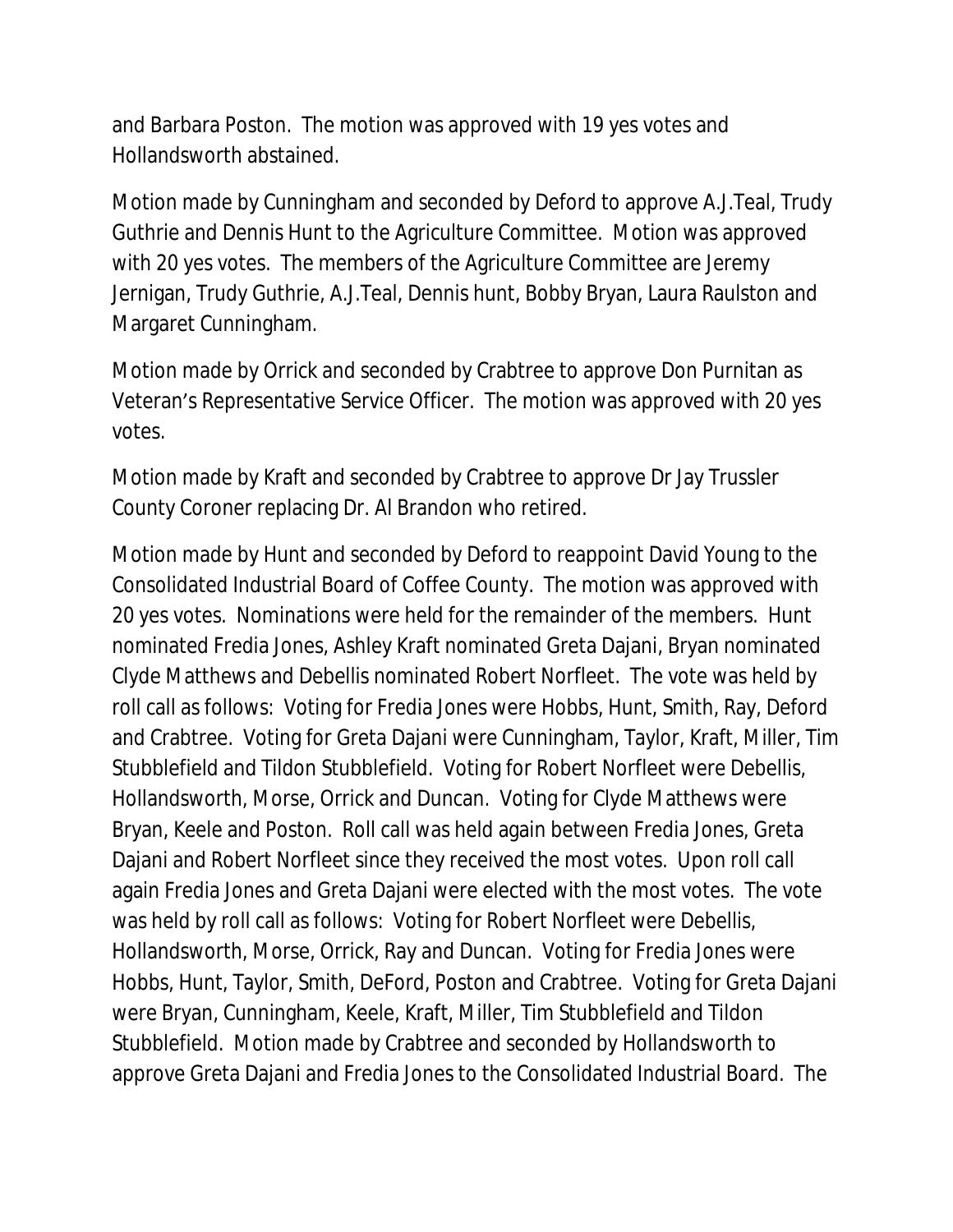motion was approved with 16 yes votes. Morse, Keele, Orrick and Miller voted no.

Motion made by Orrick and seconded by Deford to reappoint Steve Cunningham to the Coffee County Planning Commission. The motion was approved with 18 yes votes with Cunningham abstaining and Duncan had stepped out.

Nominations from Manchester are Morse and Hollandsworth and from Rural Taylor and Hunt. Motion made by Tim Stubblefield and seconded by Miller to postpone the appointments from each Caucus to the Strategic Planning Committee until the March Meeting due to Tullahoma not having nominations. The motion was approved with 19 yes votes with Morse voting no. The Mayors selections to be considered at the March meeting are Dr. Russell Baker, Pastor Ron Fuller, Brent Willis and David Young.

Motion made by Cunningham and seconded by Hunt to reconsider Resolution 2021-34. The motion to reconsider was approved with 13 yes votes and 6 no votes and Smith abstained. Yes, votes were Morse, Bryan, Hunt, Cunningham, Keele, Kraft, Deford, Miller, Tim Stubblefield, Tildon Stubblefield, Poston, Duncan and Crabtree. No, votes were Debellis, Hollandsworth, Hobbs, Orrick, Taylor and Ray. Motion made by Cunningham and seconded by Crabtree for the adoption of Resolution 2021-34 to amend Coffee County Zoning Resolution 2006-39 to add Asphalt Plant to Section 4,046 C, uses permitted as Special Exceptions in the M-1 Industrial district. The motion was approved with 14 yes votes and 6 no votes. Yes, votes were Morse, Bryan, Hunt, Cunningham, Keele, Smith, Kraft, Deford, Miller, Tim Stubblefield, Tildon Stubblefield, Poston, Duncan and Crabtree. No, votes were Debellis, Hollandsworth, Hobbs, Orrick, Taylor and Ray.

Motion made by Bryan and seconded by Hobbs for the adoption of Resolution 2021-25 to Impose a Tax on the Sale, Resale or Issuance of Entertainment Admission Tickets, Tokens or Bracelets, with amendments to original Resolution that are in red and also the Private Act, that the final Resolution be sent to the State in all black. The motion was approved with 19 yes votes and Hunt voted no.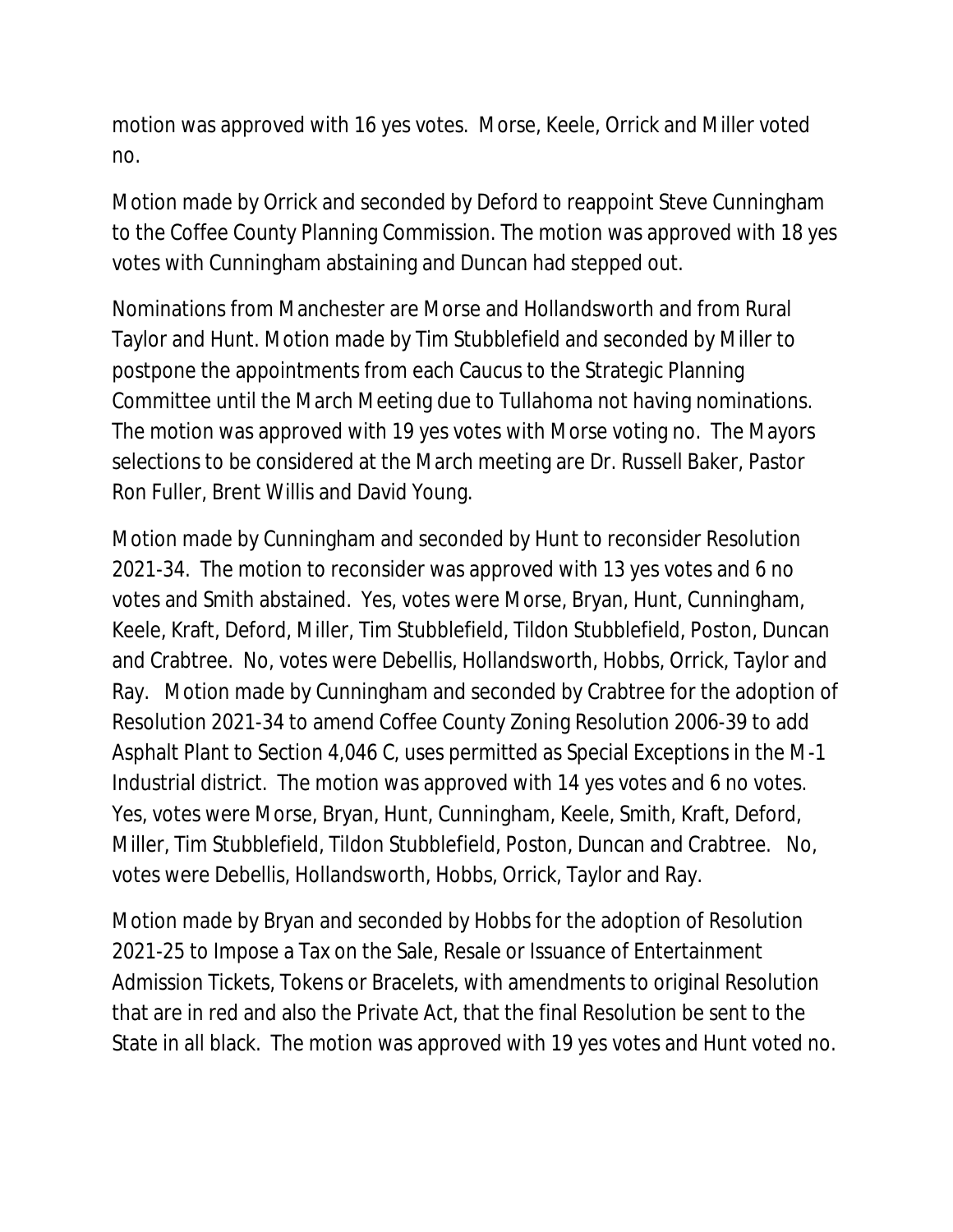Resolution 2021-38 to identify Volunteer Court for New Animal Control Facility had been postponed from the November meeting to the January meeting. Motion made by Kraft and seconded by Cunningham to amend Resolution 2021- 38 to approve the location directly behind the Jail on Volunteer Court. The amendment was approved with 19 yes votes and Hunt voted no. The motion was approved as amended with 17 yes votes. Voting no were Hobbs, Hunt and Tim Stubblefield.

Motion made by Bryan and seconded by Deford to approve the 2023 Fiscal Budget Calendar. The motion was approved with 20 yes votes.

Motion made by Orrick and seconded by Crabtree to approve the Report on Debt Obligation. The motion was approved with 20 yes votes.

Motion made by Orrick and seconded by Kraft for the approval of the following budget amendments: # 16-2022-06 Solid Waste/Sanitation, #171-2022-07 General Capital Projects, #101-2022-08 General Fund, #122-2022-09 Drug Enforcement and #131-2022-10 Highway/Public Works Fund. The motion was approved with 20 yes votes.

Motion made by Deford and seconded by Crabtree for the approval of the 2022 Coffee County Road Lists. The motion was approved with 20 yes votes.

Motion made by Cunningham and seconded by Hunt for the approval of purposes and responsibilities of the Capital Outlay Committee. The motion was approved with 20 yes votes.

Motion made by Deford and seconded by Kraft for the approval of Revised Commission Procedural Rules. The motion was approved with 20 yes votes.

Motion made by Cunningham and seconded by Kraft for the adoption of Resolution 2022-07 authorizing a continuous four (4) year reappraisal cycle and. Memorandum of Understanding regarding the reappraisal process. The motion was approved with 20 yes votes.

There being no further business the County Legislative Body adjourned.